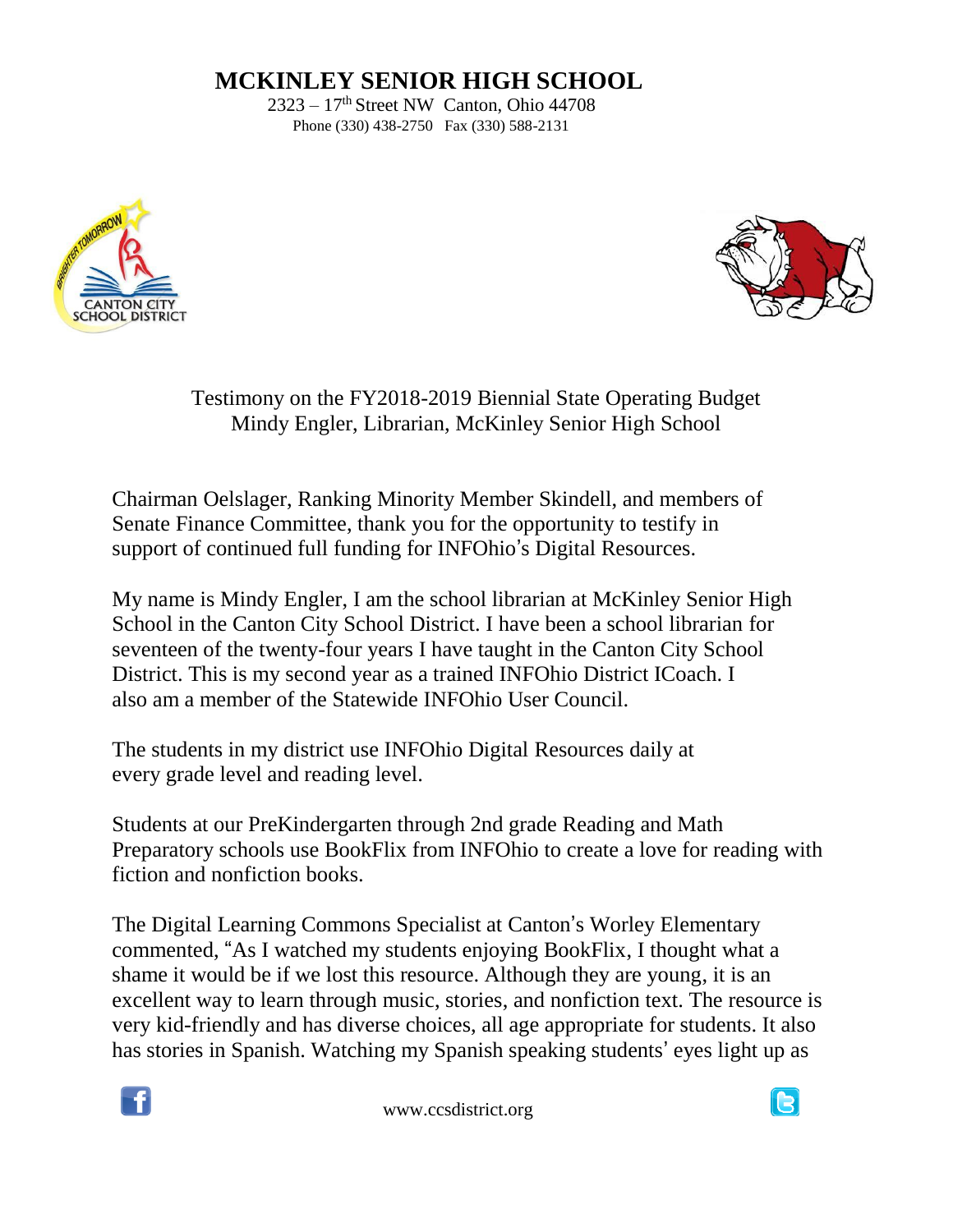they enjoy the stories touches my heart. Some things we can do without in life. I hope this is not one we have to do without!"

This teacher heard her students say things like;

"WOW! We get to hear a song and learn about bones!!!"

"I LOVE *CHICKA-CHICKA BOOM!*" (while clapping and smiling)

"This is so cool! I LOVE *Don't let the Pigeon Drive the Bus!*"

"Awesome! I love to watch the shark story!"

"I want the real squirrel one, so I can learn about squirrels."

"OOOhhh spiders. I love spiders!"

"Can we watch another one, please?"

But it's not only elementary students who use INFOhio Digital Resources. At the High School level, students and teachers use INFOhio for their research papers, projects, and assignments.

A Junior English Teacher said, "I use INFOhio for research purposes in my English classroom. I like these resources because I know that these are reputable sources for students when writing papers for my class."

An English Teacher at our Early College High School commented, "We use INFOhio in my freshman classes to conduct research for our APA research papers. The students can find these reliable resources easily on their iPads, and the citings box is very helpful for building the reference pages."

INFOhio's Digital Resources also provide great tools for our Career and Technical Education students and teachers. Our Cosmetology teacher related, "Ohio Means Jobs through INFOhio provides one of the only online State Board Cosmetology practice tests that is not associated with the corporate based tests. The test is specific for the Ohio test and is very beneficial for students preparing to take the Ohio State Board test."

INFOhio helps teachers reach the needs of all students no matter what age